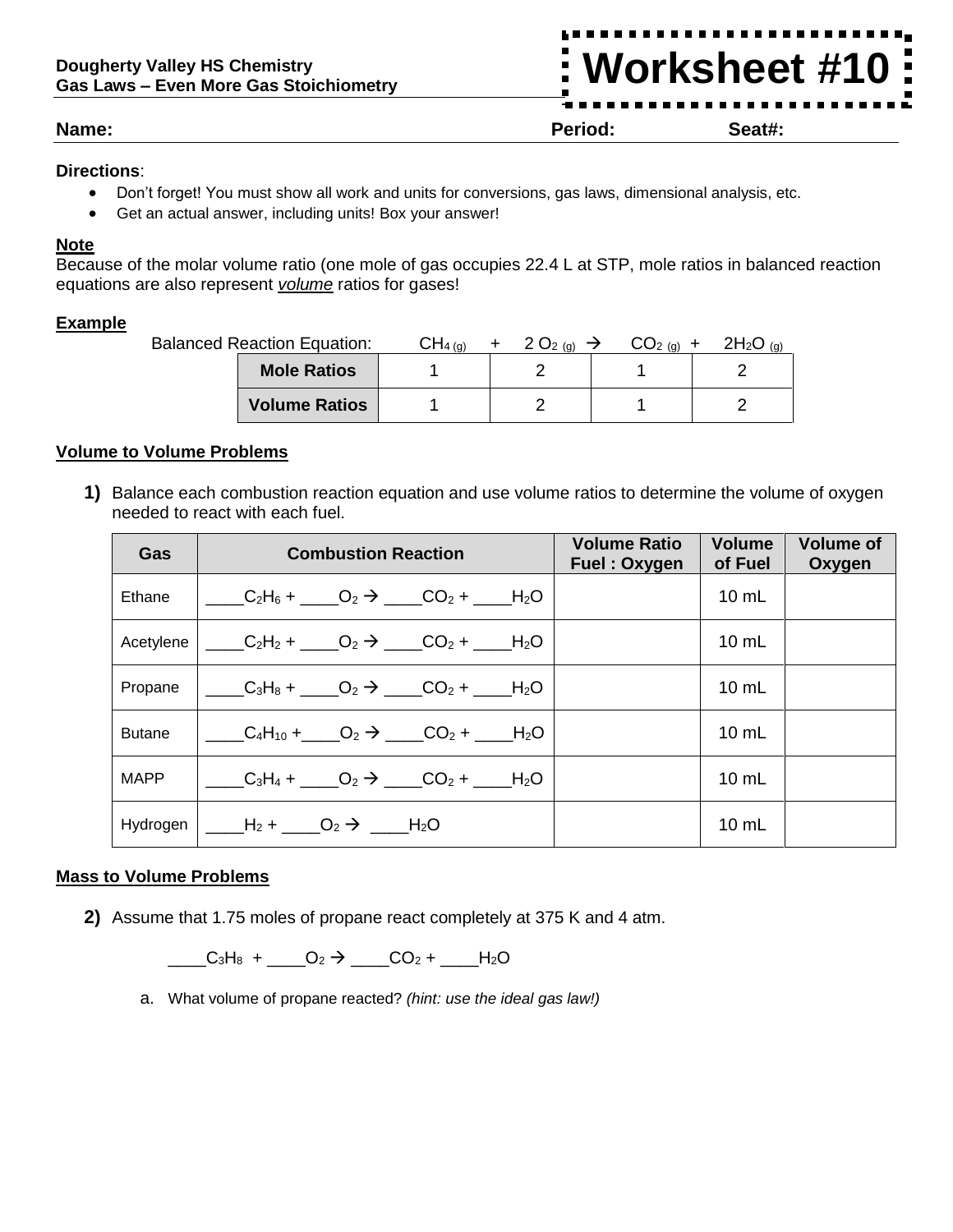b. What volume of carbon dioxide was produced? *(hint: use the ideal gas law to solve for volume of propane, then use volume to volume stoich to solve for volume of carbon dioxide!)*

c. What volume of water vapor was produced? *(hint: use the ideal gas law to solve for volume of propane, then use volume to volume stoich to solve for volume of water vapor!)* 

- **3)** Assume that 3.5 moles of MAPP gas reacts completely at 300 K and 1.2 atm.
	- a. Balance the equation \_\_\_\_C<sub>3</sub>H<sub>4</sub> + \_\_\_\_ O<sub>2</sub>  $\rightarrow$  \_\_\_\_ CO<sub>2</sub> + \_\_\_\_ H<sub>2</sub>O
	- b. What volume of MAPP gas reacted?

c. What volume of oxygen gas will be used up?

d. What volume of carbon dioxide gas will be produced?

e. Assume that 0.5 moles of MAPP gas reacts completely at 350 K and 3 atm. What volume of water vapor will be produced?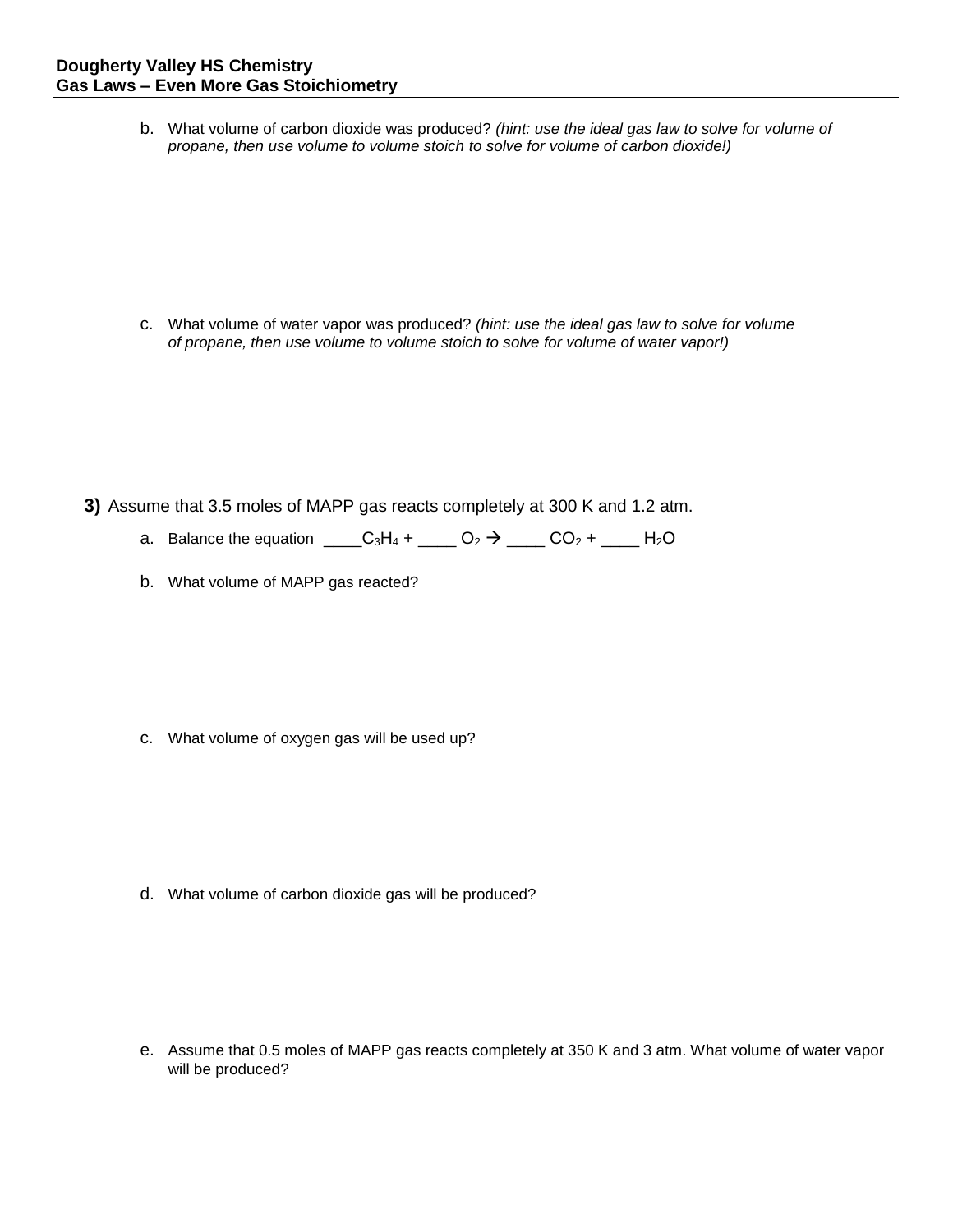## **Volume to Mass Problems**

**4)** Assume that 20 L of propane reacts completely at 295 K and 3 atm.

 $C_3H_8 + C_2 \rightarrow C_2$   $+ C_2$  +  $+ C_2$ 

a. How many moles of oxygen gas will be used up? *(hint: use volume to volume stoich to figure out the volume of oxygen gas, then use the ideal gas law to solve for n!)*

b. How many grams of water vapor will be produced? *(hint: figure out the volume of water vapor, then use the ideal gas law to solve for n, then use molar mass to solve for grams!)*

c. How many grams of CO2 will be produced? *(hint: figure out the volume of carbon dioxide, then use the ideal gas law to solve for n, then use molar mass to solve for grams!)*

**5)** Assume that 30 L of MAPP gas reacts completely at 300 K and 1.2 atm.

 $\underline{\hspace{1cm}}$  C<sub>3</sub>H<sub>4</sub> +  $\underline{\hspace{1cm}}$  O<sub>2</sub>  $\rightarrow$   $\underline{\hspace{1cm}}$  CO<sub>2</sub> +  $\underline{\hspace{1cm}}$  H<sub>2</sub>O

a. How many moles of oxygen gas will react with the given volume of MAPP gas?

b. How many moles of water vapor will be produced?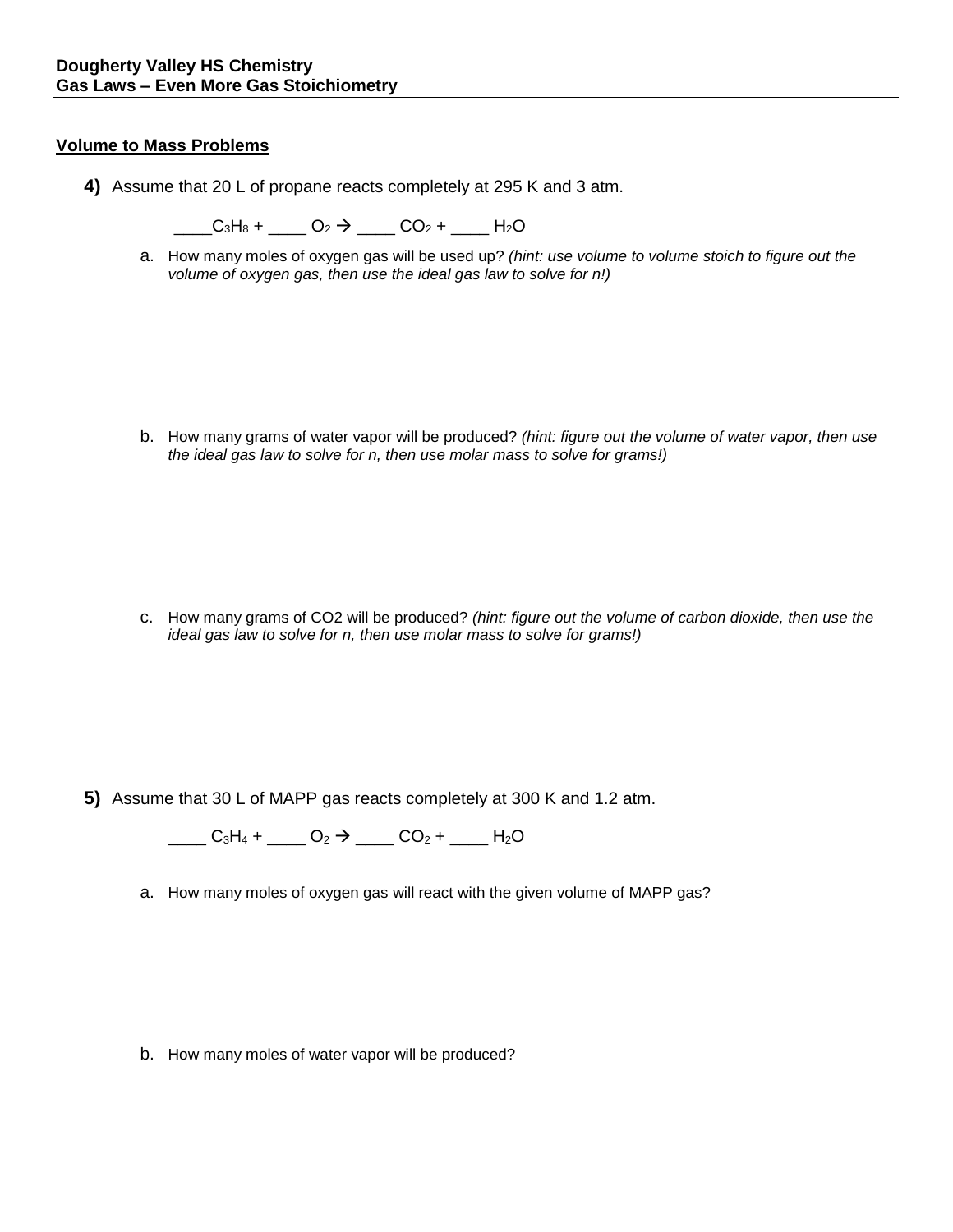c. How many grams of water vapor will be produced?

d. How many grams of CO<sub>2</sub> will be produced?

### **Mass to Volume Problems**

**6)** Assume that 50 g of propane reacts completely at 350 K and 2.5 atm.

 $C_3H_8 + C_2 \rightarrow C_2$   $+ C_2 + C_3H_8$ 

a. How many moles of propane reacted? *(hint: use molar mass!)*

b. What volume of propane reacted? *(hint: use molar mass, then use the ideal gas law to solve for volume)*

c. What volume of oxygen gas will be used up? *(hint: use molar mass to figure out the moles of propane gas, then use the ideal gas law to solve for propane volume, then use volume-volume stoichiometry to solve for volume of oxygen!)*